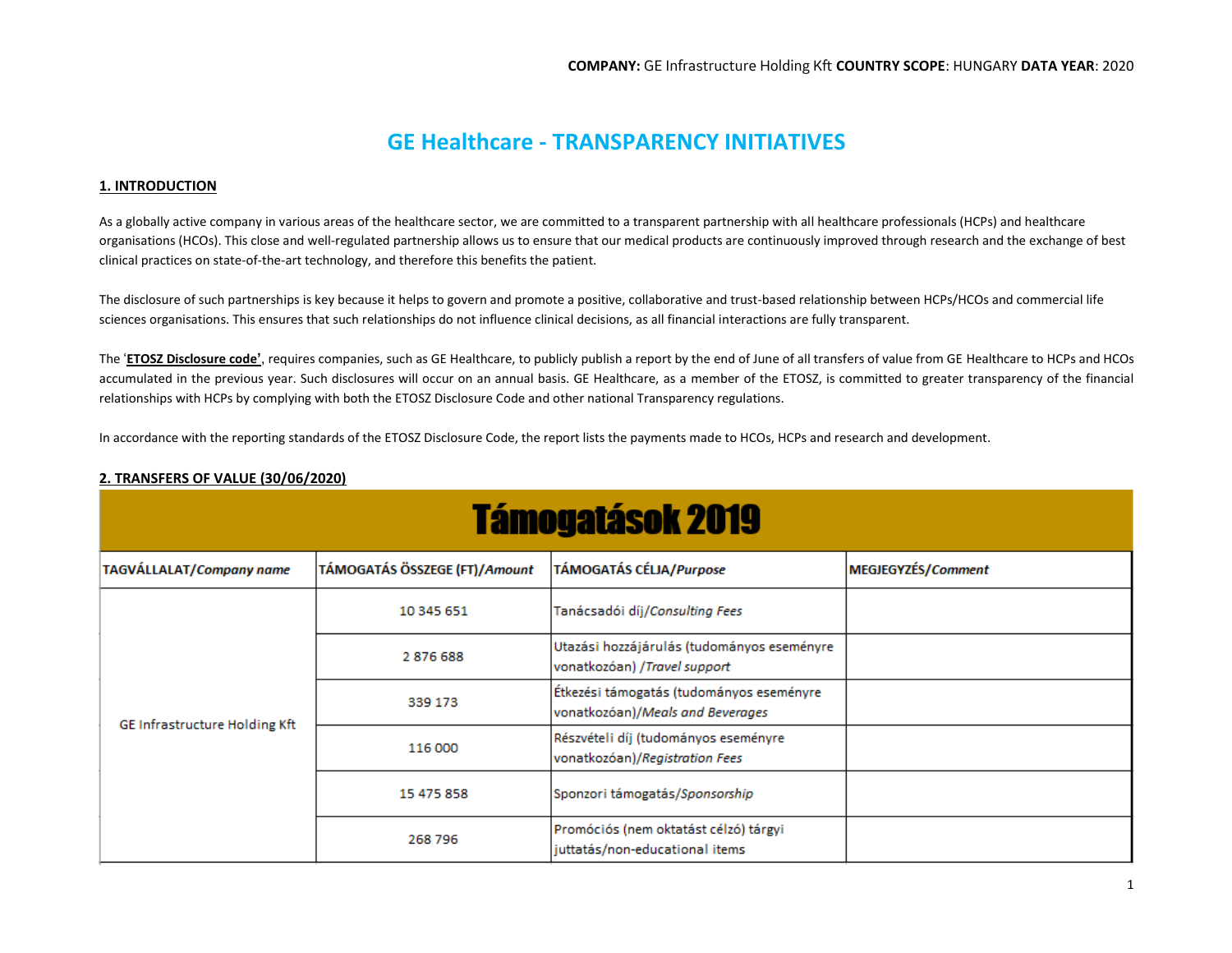## **3. METHODOLOGICAL NOTE**

The purpose of this methodology is to clarify how the ETOSZ Disclosure Code requirements have been implemented within the medical devices business of GE Healthcare (GEHC) and its compliance programs. Any deviations from the ETOSZ Disclosure Code that have been transposed into the AIPM Disclosure Code have been taken into account.

## **1. Disclosable Transfers of Value**

In line with the ETOSZ code requirements, the following transactions are in scope:

### **1.1 Event support (travel and sponsoring)**

GEHC may support a third-party organized event in the form of a sponsorship. If the event is organized by a third party (e.g. event organizer, travel agency) then the healthcare association responsible for the content of the educational program will be listed as the recipient of this transfer of value. *Example: GEHC is represented with a booth space during a medical congress*

Where permitted under local law/code, GEHC may pay or reimburse modest travel, living, and registration expenses for HCPs attending a GE-led event or a third-party event such as a third-party congress. If a travel agency is being used to organize travel arrangements, the administrative fee for this service will not be reported. *Example: GEHC is paying the registration fee for a HCP to support his/her participation in a medical congress*

### **1.2 Service and Consultancy**

GEHC may engage a HCP to provide consulting services to fulfill a legitimate business need. Examples of consulting services include speaking engagements, product training, advisory board participation, review/input on publications, and product input. The published amount is the same as the amount agreed in the underlying contract. If GEHC makes indirect Disclosable Transfers to HCPs/HCOs through a contract research organization (CRO) as part of a consulting arrangement and is aware of their identity, then these transfers will be disclosed as well under the Service and Consultancy category. *Example: A HCP is hired to provide input on GEHC's product*

### **1.3 Grant**

GEHC may provide funding or in-kind support of medical education programs (e.g., grand rounds, fellowships, scholarships) in the form of educational grants. The published amount is the same as the amount agreed in the underlying contract. *Example: GEHC is paying for medical books.*

### **1.4 Donation**

GEHC may donate money, products or services to legitimate charitable organizations. The published amount is the same as the amount agreed in the underlying contract. *Example: GEHC is providing a cash donation to a non-profit organization to support their work.*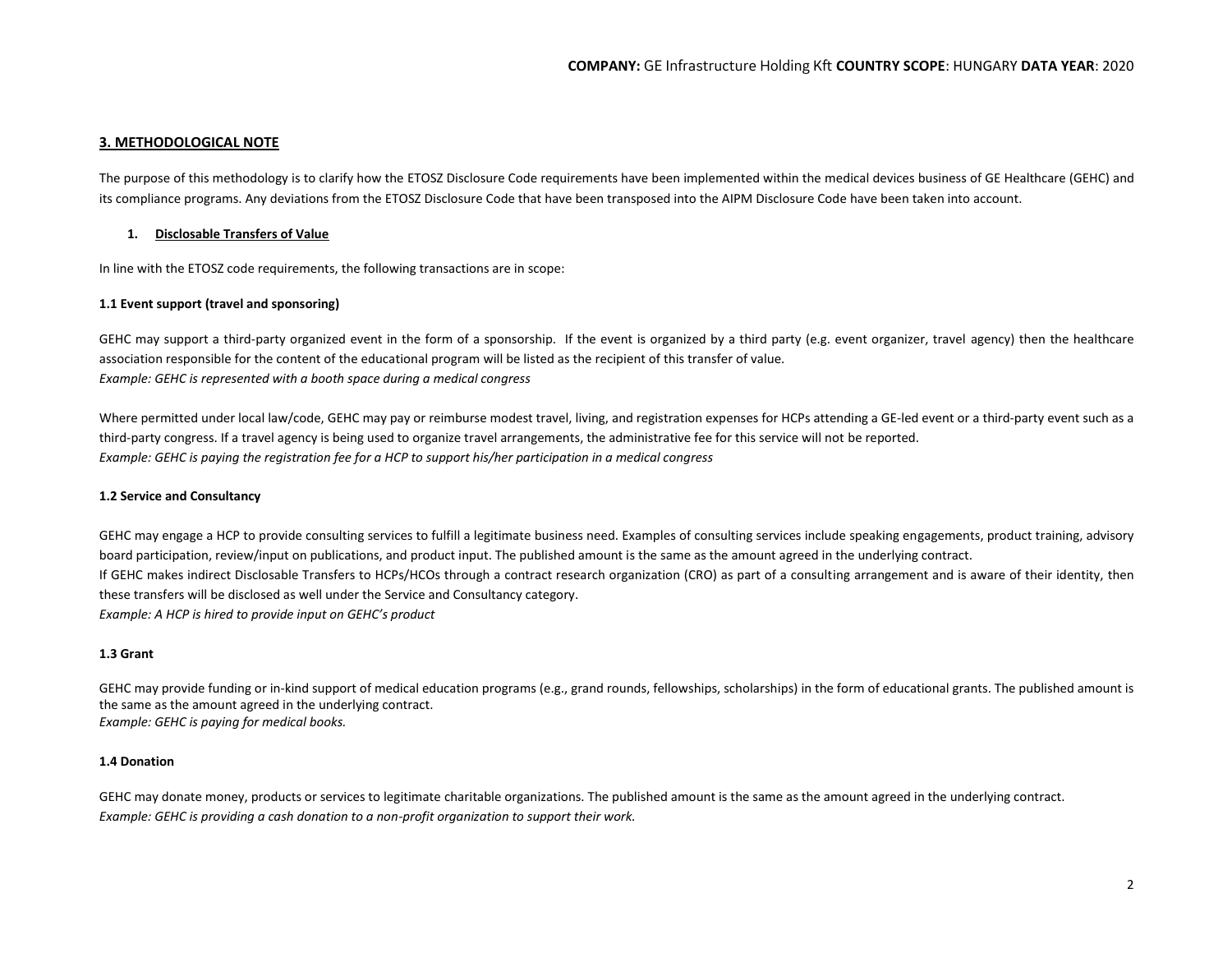### **1.5 Research**

GEHC may contract a HCP, an HCI (e.g., the site or investigator) or contract research organization (CRO) to conduct research. If GEHC makes indirect Disclosable Transfers to HCPs/HCOs through a CRO as part of R&D and is aware of their identity, then these transfers will be disclosed under the R&D category.

The published amount is the same as the amount agreed in the underlying contract. *Example: GEHC is hiring a CRO to do clinical study*

### **1.6 Meals**

GEHC may provide occasional modest meals to HCPs in connection with a business discussion.

#### **1.7 Non-Educational items**

GEHC may provide occasionally modest non-educational items to HCPs. *Example: GEHC provides to HCPs GE-branded pens or notebooks during a congress*

### **2. Recipients of Transfers of Value**

For each local report, GEHC has focused on the country where the recipient has his primary physical address.

### **2.1 Definition Healthcare Professional (HCP)**

Any individual in a position, directly or indirectly, to purchase, lease, recommend, use, prescribe, or arrange for the purchase or lease of any GEHC product or service. Includes: physicians, physician assistants, nurses, pharmacists, technicians, other clinicians, or research coordinators.

### **2.2 Definition Healthcare Institution (HCO)**

Any entity or its employees or agents, in a position, directly or indirectly, to purchase, lease, recommend, use, prescribe, or arrange for the purchase or lease of any GEHC product or service. Includes: hospitals, clinics, academic institutions, nursing homes, assisted living facilities purchasing agents, group purchasing organizations, physician's practice managers, and healthcare associations.

### **3. Period and value of transactions**

To assure that a Disclosable Transfer of Value (ToV) has occurred and a consistent approach is being used, payments or any other transfers of benefit that have been made during one calendar year 'A' for grants, donations, event support or services will only be disclosed in the calendar year 'A' data report if they have occurred or have been provided in calendar year 'A'. Consequently, all ToV where either the payment or any other transfers of benefit has not been made in calendar year 'A' will only be reported in the next annual disclosure report. *Example: A speaker is providing his service during a congress in December 2017 but the payment is only made in January 2020. This transaction will be disclosed in the next ETOSZ report in 2020.* Also, if a ToV consists of several payments and some are not processed in same calendar year, the disclosure will be made across several years. *Example: A HCP consultant is providing his service in Q4 2017 and travels as well to conduct his study. If the travel but not the service has been paid in 2017 then the ToV will partly be disclosed in the 2017 and 2020 reports.*